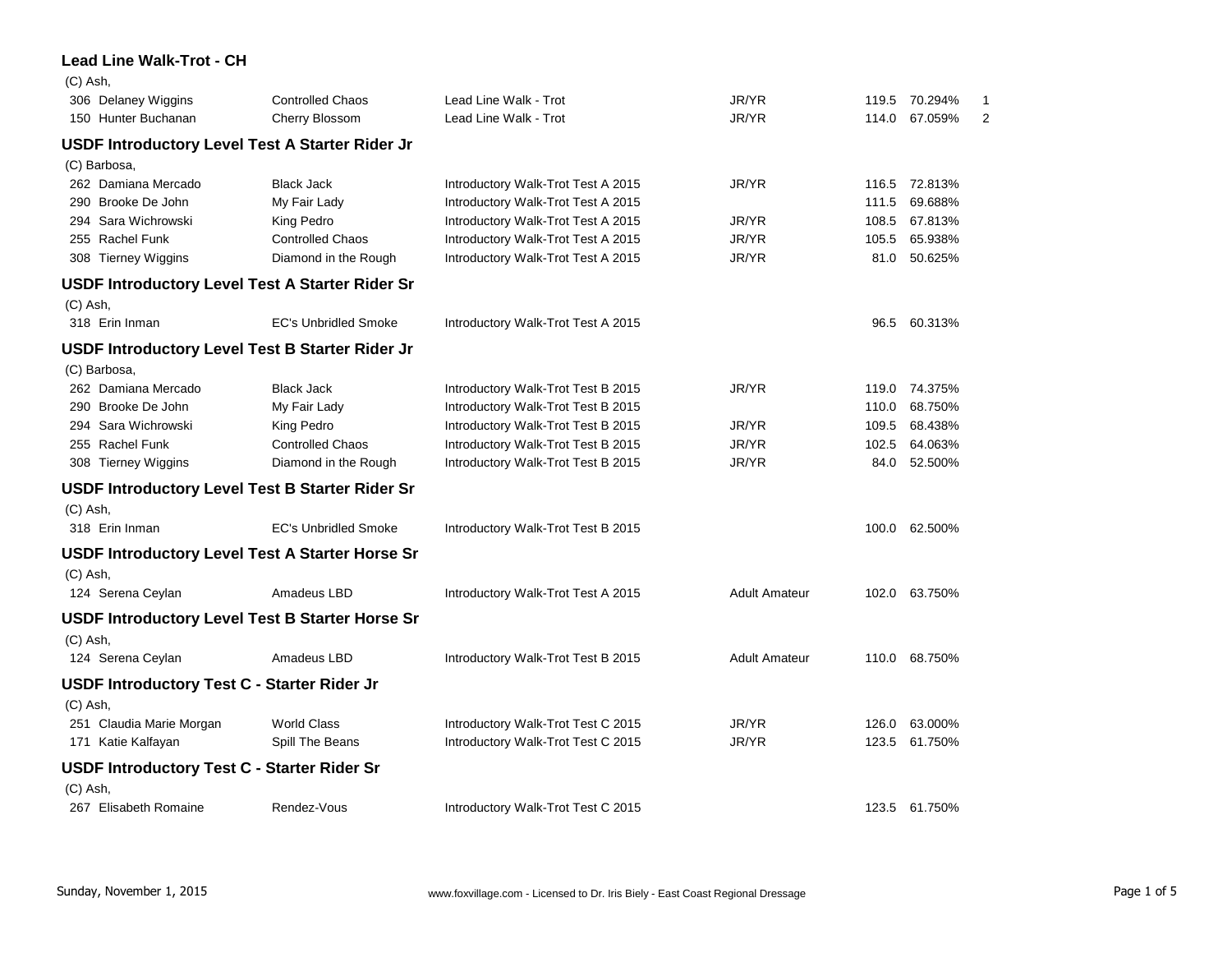| (C) Ash,                                              |                             |                                    |                      |       |               |                |
|-------------------------------------------------------|-----------------------------|------------------------------------|----------------------|-------|---------------|----------------|
| 251 Claudia Marie Morgan                              | <b>World Class</b>          | Training Level, Test 1 2015        | JR/YR                | 146.0 | 63.478%       |                |
| 171 Katie Kalfayan                                    | Spill The Beans             | Training Level, Test 1 2015        | JR/YR                | 141.5 | 61.522%       |                |
| <b>USEF Training Level, Test 1 - Starter Rider Sr</b> |                             |                                    |                      |       |               |                |
| $(C)$ Ash,                                            |                             |                                    |                      |       |               |                |
| 267 Elisabeth Romaine                                 | Rendez-Vous                 | Training Level, Test 1 2015        |                      | 138.5 | 60.217%       |                |
| <b>USDF Introductory Test C - Starter Horse Sr</b>    |                             |                                    |                      |       |               |                |
| (C) Barbosa,                                          |                             |                                    |                      |       |               |                |
| 323 Lori Kelly                                        | Sealed in Black             | Introductory Walk-Trot Test C 2015 |                      | 140.5 | 70.250%       | 1              |
| 321 Melissa Maginnis                                  | <b>Excalibur Elite Lily</b> | Introductory Walk-Trot Test C 2015 |                      | 134.0 | 67.000%       | 2              |
| <b>USEF Training Level, Test 1 - Starter Horse Sr</b> |                             |                                    |                      |       |               |                |
| (C) Barbosa,                                          |                             |                                    |                      |       |               |                |
| 323 Lori Kelly                                        | Sealed in Black             | Training Level, Test 1 2015        |                      | 160.5 | 69.783%       | 1              |
| 321 Melissa Maginnis                                  | <b>Excalibur Elite Lily</b> | Training Level, Test 1 2015        |                      | 147.0 | 63.913%       | $\overline{2}$ |
| <b>USEF Training Level Test 2 Jr</b>                  |                             |                                    |                      |       |               |                |
| (C) Barbosa,                                          |                             |                                    |                      |       |               |                |
| 313 Jessica Brindle-Clark                             | Cycloptic Dilemma           | Training Level, Test 2 2015        | JR/YR                | 181.5 | 69.808%       | 1              |
| 322 Matthew Traino                                    | Lil Hickory Widget          | Training Level, Test 2 2015        | JR/YR                | 180.5 | 69.423%       | $\overline{2}$ |
| 181 Samantha Puccio                                   | Given To Fly                | Training Level, Test 2 2015        |                      | 178.0 | 68.462%       | 3              |
| 317 Brianna Warner                                    | Pastel de Manzana           | Training Level, Test 2 2015        | JR/YR                | 177.5 | 68.269%       | 4              |
| 186 Cameron Mohr                                      | Ordained                    | Training Level, Test 2 2015        | JR/YR                |       | 176.5 67.885% | 5              |
|                                                       |                             |                                    |                      |       |               |                |
| <b>USEF Training Level Test 2 Sr</b><br>$(C)$ Ash,    |                             |                                    |                      |       |               |                |
| 259 Jessica Barreto                                   | <b>Toy Story</b>            | Training Level, Test 2 2015        |                      | 179.5 | 69.038%       | 1              |
| 283 Carey Williams                                    | <b>Rewarding Moment</b>     | Training Level, Test 2 2015        |                      | 173.5 | 66.731%       | $\overline{2}$ |
| 152 Bridget Temme-soifer                              | Secret Aurora               | Training Level, Test 2 2015        | <b>Adult Amateur</b> | 162.5 | 62.500%       | 3              |
| 320 Lauren Budden                                     | <b>Grand Finale</b>         | Training Level, Test 2 2015        |                      | 160.0 | 61.538%       | $\overline{4}$ |
|                                                       |                             |                                    |                      |       |               |                |
| <b>USEF Training Level Test 3 Jr</b>                  |                             |                                    |                      |       |               |                |
| (C) Barbosa,                                          |                             |                                    |                      |       |               |                |
| 313 Jessica Brindle-Clark                             | Cycloptic Dilemma           | Training Level, Test 3 2015        | JR/YR                | 152.5 | 69.318%       |                |
| 186 Cameron Mohr                                      | Ordained                    | Training Level, Test 3 2015        | JR/YR                | 151.5 | 68.864%       |                |
| 322 Matthew Traino                                    | Lil Hickory Widget          | Training Level, Test 3 2015        | JR/YR                | 151.0 | 68.636%       |                |
| 181 Samantha Puccio                                   | Given To Fly                | Training Level, Test 3 2015        |                      | 149.0 | 67.727%       |                |
| 317 Brianna Warner                                    | Pastel de Manzana           | Training Level, Test 3 2015        | JR/YR                | 145.5 | 66.136%       |                |
| <b>USEF Training Level Test 3 Sr</b>                  |                             |                                    |                      |       |               |                |
| (C) Ash,                                              |                             |                                    |                      |       |               |                |
| 283 Carey Williams                                    | <b>Rewarding Moment</b>     | Training Level, Test 3 2015        |                      | 155.0 | 70.455%       | 1              |
| 259 Jessica Barreto                                   | <b>Toy Story</b>            | Training Level, Test 3 2015        |                      |       | 146.0 66.364% | $\overline{2}$ |
|                                                       |                             |                                    |                      |       |               |                |

## **USEF Training Level, Test 1 - Starter Rider Jr**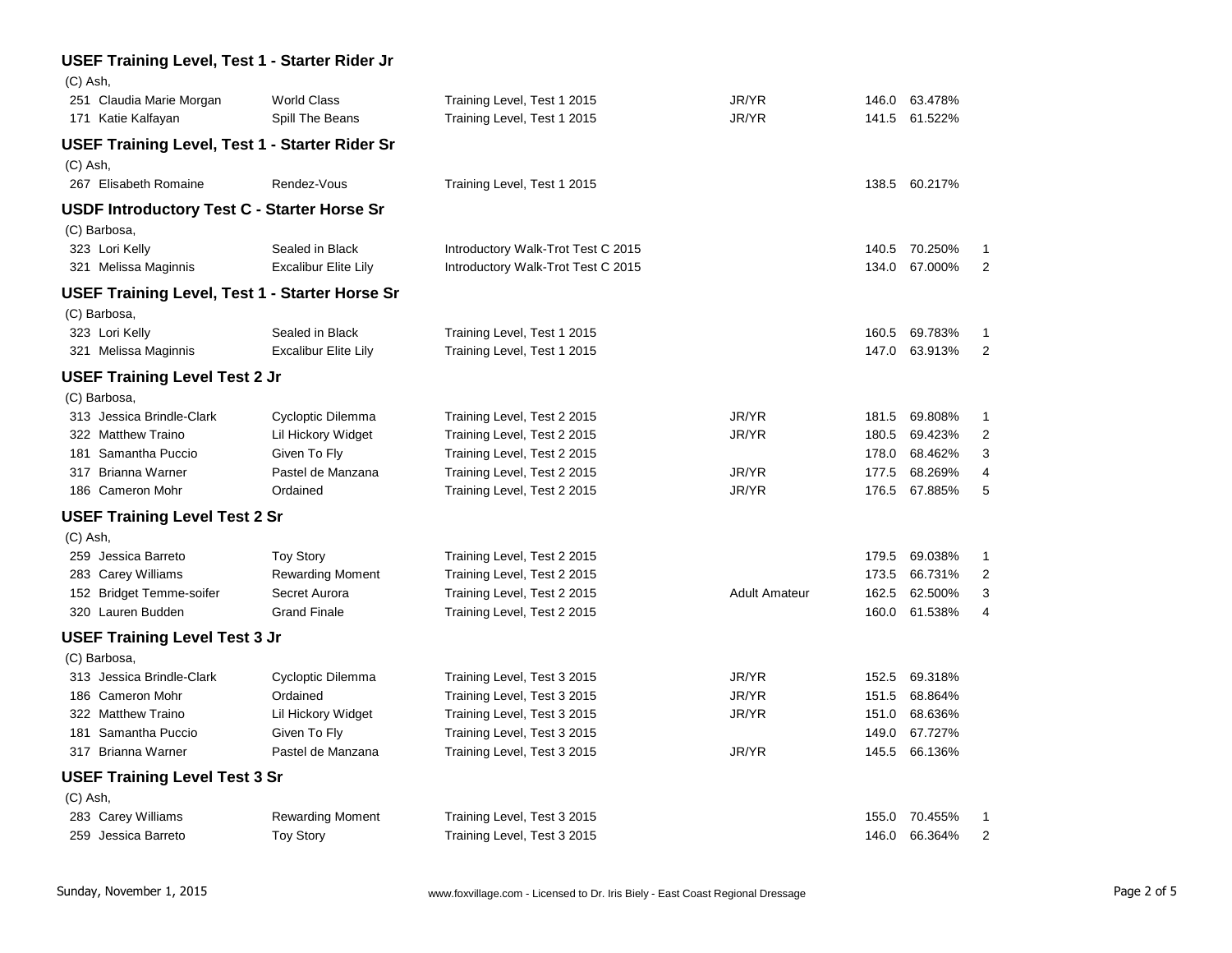| 320 Lauren Budden                                      | <b>Grand Finale</b>       | Training Level, Test 3 2015 |                      | 142.5 | 64.773%       | 3 |
|--------------------------------------------------------|---------------------------|-----------------------------|----------------------|-------|---------------|---|
| 152 Bridget Temme-soifer                               | Secret Aurora             | Training Level, Test 3 2015 | <b>Adult Amateur</b> | 133.0 | 60.455%       | 4 |
| <b>USEF Training Level Test 2 Sr - Shown above 2nd</b> |                           |                             |                      |       |               |   |
| (C) Barbosa,                                           |                           |                             |                      |       |               |   |
| 326 Nicole Ivins                                       | Grey Goose                | Training Level, Test 2 2015 | Open                 |       | 182.0 70.000% | 1 |
| USEF Training Level Test 3 Sr - shown above 2nd        |                           |                             |                      |       |               |   |
| (C) Barbosa,                                           |                           |                             |                      |       |               |   |
| 326 Nicole Ivins                                       | Grey Goose                | Training Level, Test 3 2015 | Open                 |       | 151.0 68.636% | 1 |
| USEF First Level Test 2 Jr                             |                           |                             |                      |       |               |   |
| (C) Barbosa,                                           |                           |                             |                      |       |               |   |
| 303 Jessica Brindle-Clark                              | Inspiration               | First Level, Test 2 2015    | JR/YR                |       | 193.5 60.469% |   |
| <b>USEF First Level Test 2 Sr</b>                      |                           |                             |                      |       |               |   |
| (C) Barbosa,                                           |                           |                             |                      |       |               |   |
| 193 Shannon Mary Bilder                                | The Magician              | First Level, Test 2 2015    |                      | 224.5 | 70.156%       |   |
| 263 Marissa Quigley                                    | <b>Moon River</b>         | First Level, Test 2 2015    |                      | 221.5 | 69.219%       |   |
| 261 Jessica Barreto                                    | <b>Brilliant Disguise</b> | First Level, Test 2 2015    |                      | 208.5 | 65.156%       |   |
| <b>USEF First Level Test 3 Jr</b>                      |                           |                             |                      |       |               |   |
| (C) Barbosa,                                           |                           |                             |                      |       |               |   |
| 303 Jessica Brindle-Clark                              | Inspiration               | First Level, Test 3 2015    | JR/YR                |       | 206.0 60.588% |   |
| <b>USEF First Level Test 3 Sr</b>                      |                           |                             |                      |       |               |   |
| (C) Barbosa,                                           |                           |                             |                      |       |               |   |
| 263 Marissa Quigley                                    | <b>Moon River</b>         | First Level, Test 3 2015    |                      |       | 243.0 71.471% |   |
| 193 Shannon Mary Bilder                                | The Magician              | First Level, Test 3 2015    |                      | 240.5 | 70.735%       |   |
| 261 Jessica Barreto                                    | <b>Brilliant Disguise</b> | First Level, Test 3 2015    |                      |       | 218.0 64.118% |   |
| USEF First Level Test 2 Sr - having shown above 2n     |                           |                             |                      |       |               |   |
| (C) Barbosa,                                           |                           |                             |                      |       |               |   |
| 158 Nicole Ivins                                       | Dartanian                 | First Level, Test 2 2015    | Open                 |       | 226.0 70.625% |   |
| USEF First Level Test 3 Sr - having shown above 2n     |                           |                             |                      |       |               |   |
| (C) Barbosa,                                           |                           |                             |                      |       |               |   |
| 158 Nicole Ivins                                       | Dartanian                 | First Level, Test 3 2015    | Open                 |       | 247.5 72.794% |   |
| <b>USEF Third Level, Test 2 Sr.</b>                    |                           |                             |                      |       |               |   |
| (C) Ash,                                               |                           |                             |                      |       |               |   |
| 312 Iris Biely                                         | Kosmic Karma              | Third Level, Test 2 2015    | <b>Adult Amateur</b> |       | 230.5 59.103% |   |
| <b>USEF Third Level, Test 3 Sr.</b>                    |                           |                             |                      |       |               |   |
| (C) Ash,                                               |                           |                             |                      |       |               |   |
| 312 Iris Biely                                         | Kosmic Karma              | Third Level, Test 3 2015    | <b>Adult Amateur</b> |       | 233.0 59.744% |   |
|                                                        |                           |                             |                      |       |               |   |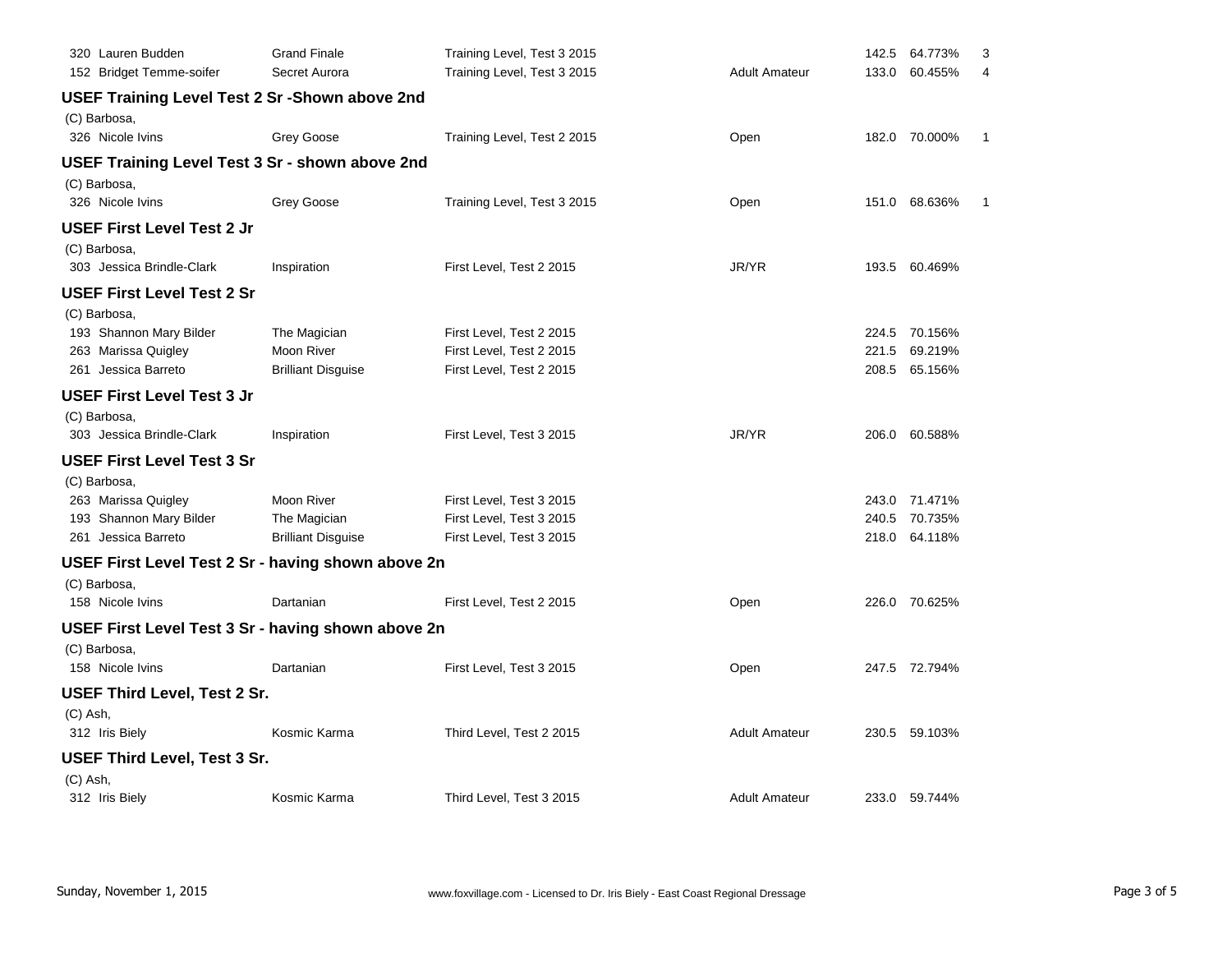| <b>USEF Fourth Level Test 1 Sr.</b>            |                                              |                                                                |                      |       |                          |   |
|------------------------------------------------|----------------------------------------------|----------------------------------------------------------------|----------------------|-------|--------------------------|---|
| (C) Ash.                                       |                                              |                                                                |                      |       |                          |   |
| 319 Stephanie Burgess                          | Obelix                                       | Fourth Level, Test 1 2015                                      | Open                 | 245.0 | 66.216%                  |   |
| 305 George Rickabaugh                          | Don Cooper MF                                | Fourth Level, Test 1 2015                                      | Open                 | 239.0 | 64.595%                  | 2 |
| FEI - Prix St. George                          |                                              |                                                                |                      |       |                          |   |
| (C) Barbosa,                                   |                                              |                                                                |                      |       |                          |   |
| 324 George Rickabaugh                          | Randolf Scott MF                             | FEI Prix St. Georges 2015                                      | Open                 | 251.0 | 66.053%                  |   |
| FEI - Intermediare I                           |                                              |                                                                |                      |       |                          |   |
| (C) Barbosa,                                   |                                              |                                                                |                      |       |                          |   |
| 295 Iris Biely                                 | <b>Randolf Scott MF</b>                      | FEI Intermediate I 2015                                        | <b>Adult Amateur</b> |       | 233.5 61.447%            |   |
| <b>Musical Freestyle Training Level Jr</b>     |                                              |                                                                |                      |       |                          |   |
| (C) Barbosa,                                   |                                              |                                                                |                      |       |                          |   |
| 313 Jessica Brindle-Clark                      | Cycloptic Dilemma                            | USDF Freestyle, Training Level 2015                            | JR/YR                | 207.5 | 69.167%                  |   |
| <b>Musical Freestyle Third Level Sr.</b>       |                                              |                                                                |                      |       |                          |   |
| (C) Barbosa,                                   |                                              |                                                                |                      |       |                          |   |
| 311 Nicole Rettino-Lambert                     | Kosmic Karma                                 | USDF Freestyle, Third Level 2015                               | <b>Adult Amateur</b> |       | 179.0 59.667%            |   |
| <b>Musical Freestyle First Level Sr.</b>       |                                              |                                                                |                      |       |                          |   |
| (C) Ash,                                       |                                              |                                                                |                      |       |                          |   |
| 304 George Rickabaugh                          | <b>Mystical Magic</b>                        | USDF Freestyle, First Level 2015                               | Open                 | 195.5 | 65.167%                  |   |
| Western Dressage Introductory Level Test 1 Jr  |                                              |                                                                |                      |       |                          |   |
| (C) Barbosa,                                   |                                              |                                                                |                      |       |                          |   |
| 288 Chelsey Treat-Gorski                       | <b>Cryptic Prince</b>                        | Western Dressage Intro Test 1                                  | JR/YR                | 198.0 | 70.714%                  |   |
| 293 Allison Wichrowski                         | <b>SB Two Timer</b>                          | Western Dressage Intro Test 1                                  | JR/YR                | 196.0 | 70.000%                  |   |
| Western Dressage Introductory Level Test 1 Sr  |                                              |                                                                |                      |       |                          |   |
| (C) Ash,                                       |                                              |                                                                |                      |       |                          |   |
| 156 Lynn Marie Newton                          | XX Hollywood Scandle                         | Western Dressage Intro Test 1                                  |                      | 194.0 | 69.286%                  |   |
| 292 Sheryl Gallo                               | Sheza Golden Cenario                         | Western Dressage Intro Test 1                                  |                      | 183.0 | 65.357%                  |   |
| Western Dressage Introductory Level Test 2 Jr  |                                              |                                                                |                      |       |                          |   |
| (C) Barbosa,                                   |                                              |                                                                |                      |       |                          |   |
| 288 Chelsey Treat-Gorski                       | <b>Cryptic Prince</b>                        | Western Dressage Intro Test 2                                  | JR/YR                | 169.0 | 70.417%                  |   |
| 293 Allison Wichrowski                         | <b>SB Two Timer</b>                          | Western Dressage Intro Test 2                                  | JR/YR                | 164.0 | 68.333%                  |   |
| Western Dressage Introductory Level Test 2 Sr. |                                              |                                                                |                      |       |                          |   |
| (C) Ash,                                       |                                              |                                                                |                      |       |                          |   |
| 156 Lynn Marie Newton<br>292 Sheryl Gallo      | XX Hollywood Scandle<br>Sheza Golden Cenario | Western Dressage Intro Test 2<br>Western Dressage Intro Test 2 |                      | 153.0 | 174.0 72.500%<br>63.750% |   |
|                                                |                                              |                                                                |                      |       |                          |   |
| Western Dressage Level 1, Test 1 Jr            |                                              |                                                                |                      |       |                          |   |
| (C) Ash,                                       | <b>Music's Starburst</b>                     |                                                                | JR/YR                |       | 252.0 68.108%            |   |
| 199 Laura Brzezynski                           |                                              | Western Dressage Level 1 Test 1                                |                      |       |                          |   |